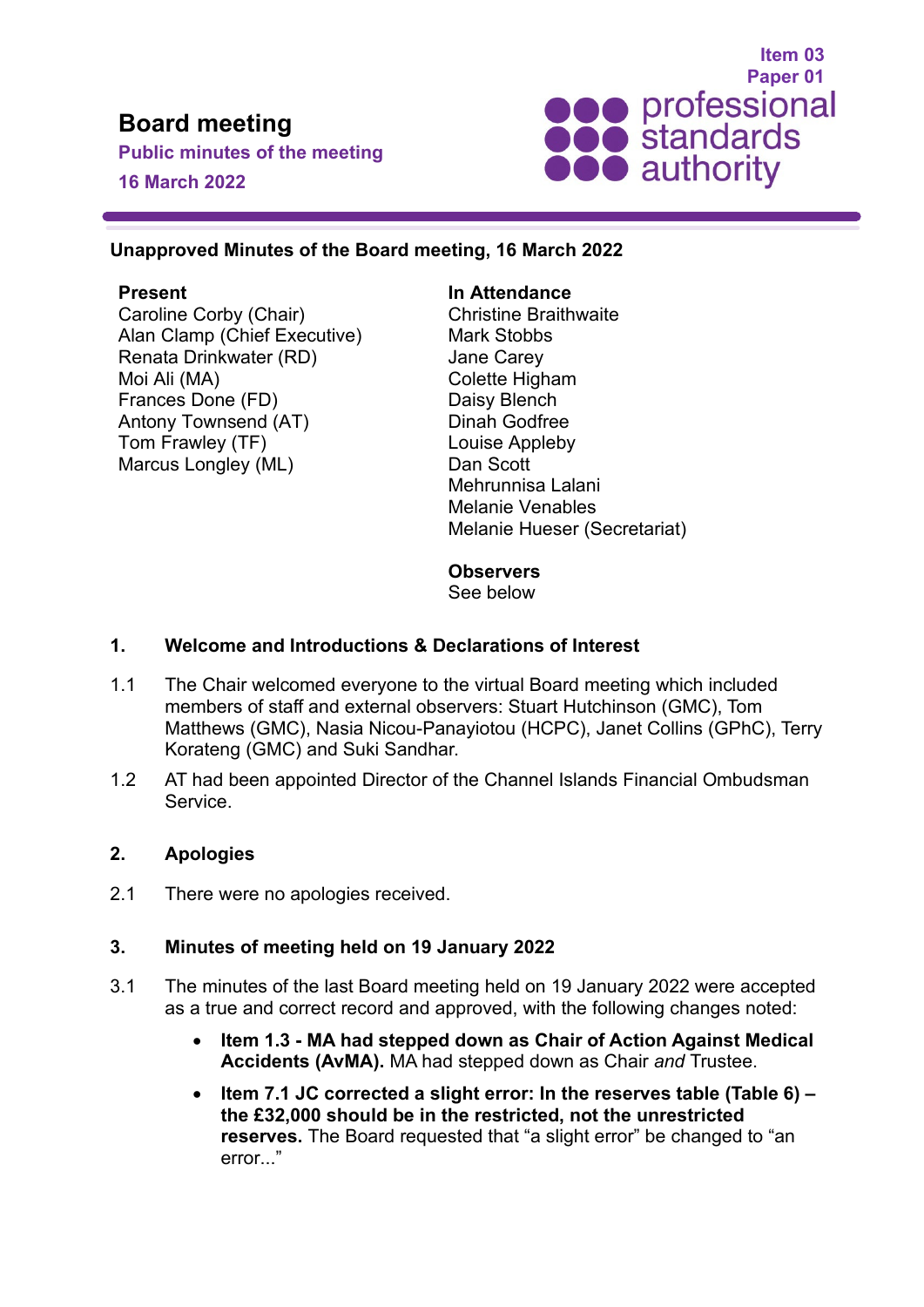• **Item 9.2 MA suggested the Clydebank Golden Jubilee Hospital Trust as a venue for the Board meeting.** The organisation's name should be corrected to "NHS Golden Jubilee Board".

Action: MH to amend the January Board minutes.

# **4. Actions and Matters Arising from the meeting on 19 January 2022**

4.1 There was one outstanding action from the January meeting: **Item 6.2 - Policy team to discuss Board workshop around patient voice with the team.** It was confirmed that this would be done in April and feed into the Board's strategic planning session at the May Board meeting.

#### **5. Chair's report**

- 5.1 The Chair presented the paper and updated the Board on the meeting with the Minister of State for Health which had taken place on the Monday before the Board meeting.
- 5.2 It had been a very positive meeting. The Minister had been complimentary about the Authority. The focus of the meeting was the HCPC improvement plan. The Authority confirmed that there was a high level of commitment from the HCPC's Chair and Chief Executive to improve the situation.
- 5.3 The second topic discussed was the Accredited Registers Programme and how it could assist with the Government's agenda. The Minister suggested that he will make a statement of support in Parliament, which the Authority will draft with officials.
- 5.4 The Minister also welcomed the support and guidance in the debate around which professions should be regulated.
- 5.5 The Minister was invited to the 'State of Regulation' report Parliamentary reception and agreed in principle to record an opening video message for the conference.
- 5.6 The Minister suggested an annual meeting with the Authority.
- 5.7 The Board asked about the Chair's work with the Public Chairs' Forum (PCF). There was some concern around their work on EDI as diversity seemed to be lacking there. The Chair acknowledged that this was an issue but that the commitment to diverse Boards was strong.

Action: CC to raise the diversity issue with the PCF.

5.8 The Board **noted** the report.

#### **6. Executive report**

- 6.1 The Chief Executive introduced the paper. The fees consultation had been completed and there had been no changes to the business plan and the budget.
- 6.2 A meeting had been held with the interim Chair and the Chief Executive of the GMC.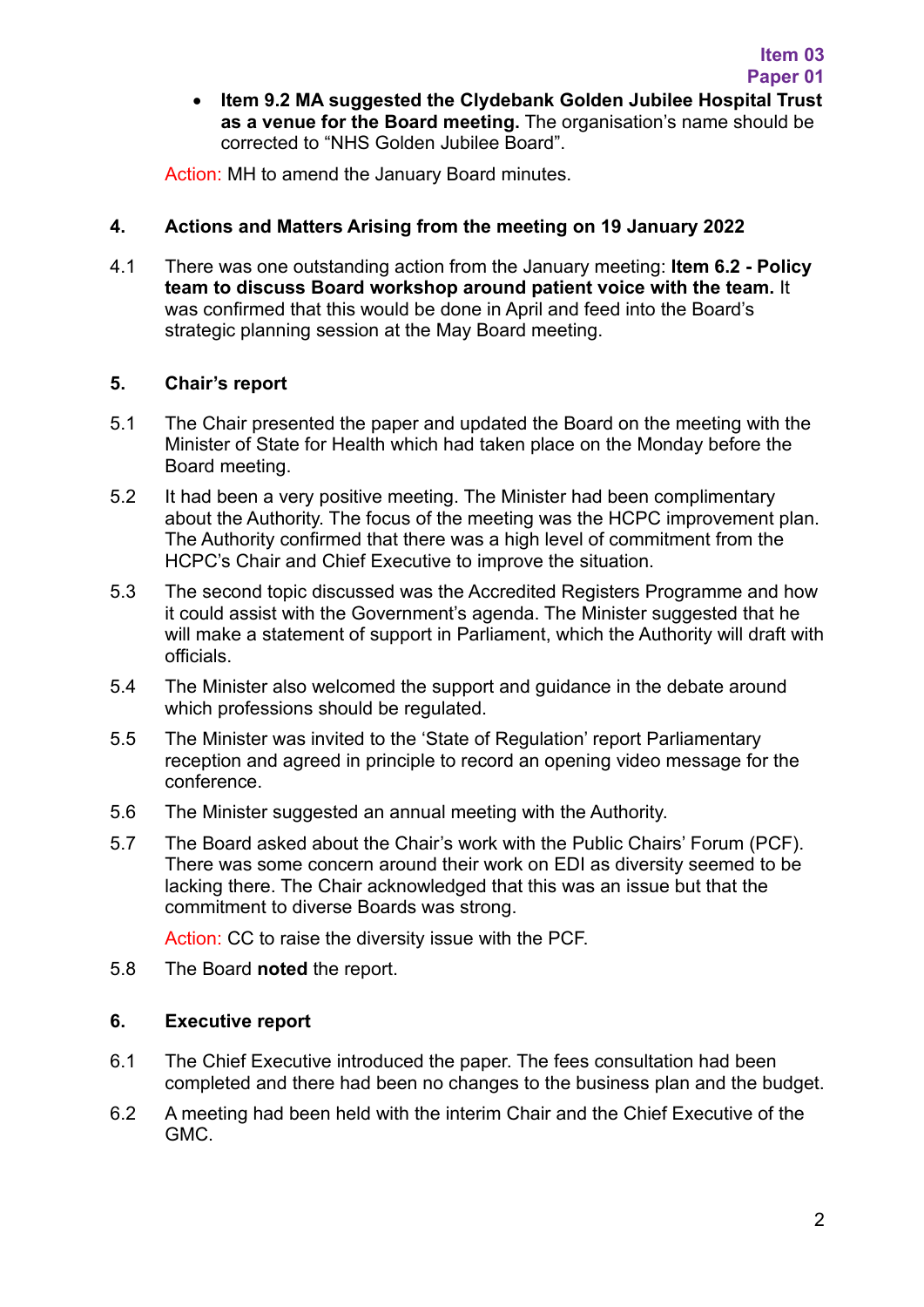- 6.3 There was one correction to the report: Item 7.3 should reference that the follow-up research work on ethics was still being considered, not that it had been agreed. The Board enquired what the research procurement process was.
- 6.4 The Board agreed that, as research had been flagged up as an area of concern in the procurement process audit, another look should be taken at both the process and the priorities for research. It was confirmed that the threshold for work needing to go to tender would be reduced from £10,000 to £3,000. The new process will be discussed at the next Audit and Risk Committee. The Board was also interested to understand where the proposed piece of research fitted in with the identified research priorities.

Action: CB to confirm to the Board the number of research proposals that were published publicly, and bring a paper to the next Board on the research procurement process.

- 6.5 It was confirmed that the internal audit contract had been awarded to RSM UK.
- 6.6 A correction was made to the Executive report: Item 6.6 Accredited Registers KPIs should read "As of the end of January, all KPIs were up-to-date". All other KPIs for the Executive report were up to the end of January.
- 6.7 The Board queried whether there was confidence among the Performance Review team that the new process would decrease the amount of time each report took as indicated (from up to nine months to three). It was confirmed that under the new process the bulk of the work will be done in-year rather than after year end, which will speed up the report writing part of the process, therefore three months should be achieved in most cases.
- 6.8 On the recruitment update in Item 9.4, the Board queried whether the three listed posts were advertised externally. This was confirmed. The policy for all temporary and permanent recruitment specified that posts had to be advertised externally.

# **7. FtP backlog**

- 7.1 The Director of Scrutiny and Quality introduced the paper which considered the picture around the regulators' backlogs of FtP cases following the Covid-19 pandemic. The paper noted that the smaller regulators, perhaps because of their lower caseloads, had not developed serious backlogs.
- 7.2 The larger regulators were in two categories those who had backlogs before 2020 and where the pandemic had exacerbated the problem, and those where the backlog was primarily due to the pandemic. These regulators were investing resources to deal with the issue but it was too soon to say whether these were effective. The team will keep this under review and assess the improvements when deciding on whether standards will have been met.
- 7.3 A specific focus will be on maintaining the quality of investigations wherever possible, though it should be recognised that it is likely that there will be some cases where the delay will affect outcomes.
- 7.4 The Authority had recognised in the 2020/21 performance review year that the pandemic had created exceptional circumstances. However, it questioned whether it would continue to be appropriate for regulators with very significant delays to continue to meet the Standard in future years and asked that serious consideration should be given to returning the Authority's approach to its pre-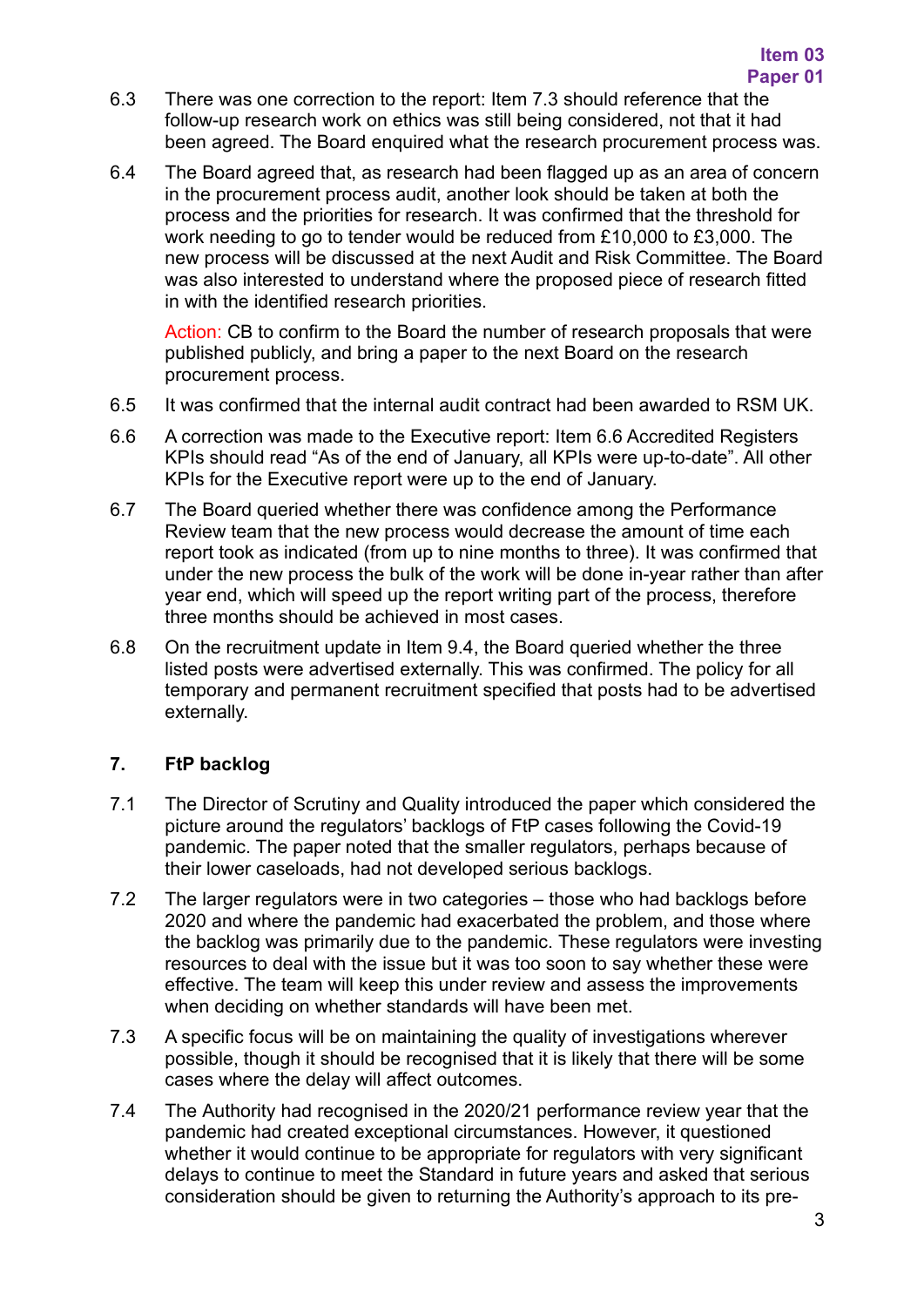pandemic Standards. It would be possible to provide detailed narrative about the background the efforts of the regulator to address the delays.

- 7.5 The Board was concerned that delays might lead to reduced public protection because regulator's panels might be persuaded that the delay amounted to an abuse of process or for some other reason. The Director of Scrutiny and Quality said that it was unlikely that delay, of itself, would be a reason for a case not to be heard. However, it was possible that delays might reduce the quality of the evidence (for example, through witness disengagement) and that, as a result, some cases might fail. The Authority would look very closely at such cases under its s.29 process. However, that process did not apply to decisions at earlier stages and the performance review team would need to look at those decisions through audits and would also look at the data, concerns raised with the Authority and proactive stakeholder engagement.
- 7.6 The Board agreed that the Authority should keep this issue under close review and that the Scrutiny Committee should consider the concerns raised by the Board and report to the Board later in the year about progress. It would also welcome more insight into the way in which the concerns affected Social Work England.

Action: MS to add an item to the next Scrutiny Committee meeting agenda to discuss the FtP backlog issue and the approach to meeting the standards under the performance review process and make a suggestion for when the next update should come to the Board.

#### **8. Finance report**

- 8.1 The Director of Corporate Services introduced the paper. The forecast surplus will reduce due to potential legal costs that will be discussed in the private session.
- 8.2 It was explained that the end of year position for s29 recoveries was lower because in two cases the recovery action would not be enforced as the individuals in question could not pay the costs.
- 8.3 A correction was made: From Table 2 onwards, the second to last column should read 'Variance (Forecast vs Budget)'.
- 8.4 The Board queried why the Board member remuneration was above budget, and it was explained that this was because the Devolved Administration salary had been adjusted halfway through the year.
- 8.5 The Board **noted** the finance report.

#### **9. Committee reports**

- 9.1 The Chair thanked the Committees for their helpful and reassuring reports.
- 9.2 The Chair of the Finance Committee thanked the Committee members for its effective running during the first year.
- 9.3 The Chair of the Audit and Risk Committee emphasised that the Authority should take its time in analysing the implications and opportunities of the changes brought about by the pandemic before making permanent changes to working arrangements.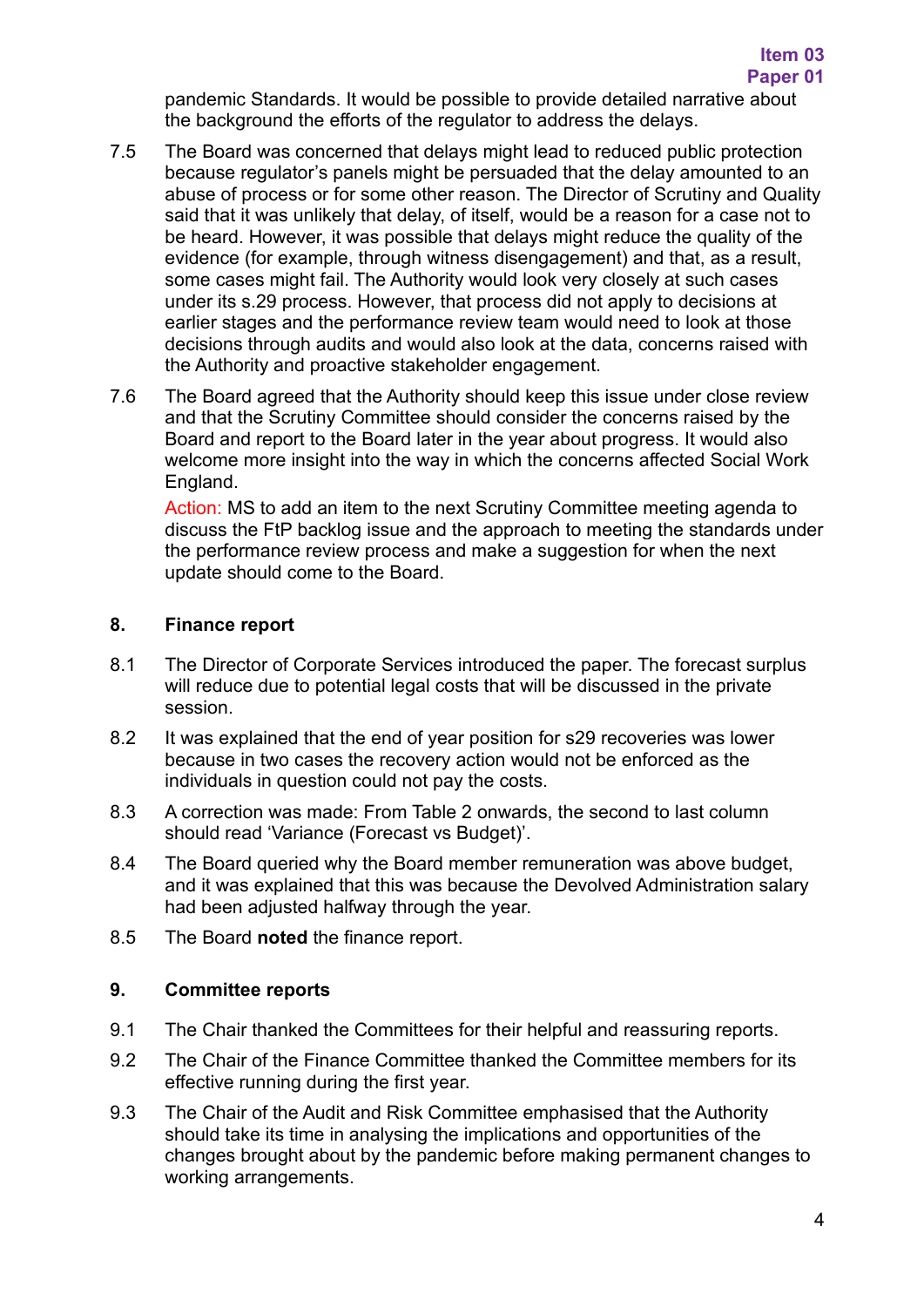- 9.4 The Chair of the Scrutiny Committee highlighted the shift away from its intense focus on the Section 29 work which was working effectively and was now focusing more on Performance Review and Accredited Registers.
- 9.5 The Chair confirmed that the Nominations Committee was working effectively.
- 9.6 The Board decided that an external review of the Committee work would be useful and agreed that autumn 2022 would be a suitable time for it.

Action: JC to scope the work and check with the internal auditors whether they would be able to offer a Board effectiveness audit.

9.7 The Board **noted** the reports.

# **10. Risk register**

- 10.1 The Chief Executive introduced the paper.
- 10.2 The Board agreed that for items 1 (FtP backlogs), 10 (EDI) and 11 (AR CRB checks) the residual risk scores should be higher as insufficient action had occurred to date to bring them down.

Action: AC to update the risk register.

10.3 The Board **noted** the paper.

# **11. EDI update**

- 11.1 The Director of Scrutiny and Quality introduced the action plan. The plan had been drafted within the Directorates with the help of the EDI adviser.
- 11.2 The Chair welcomed the commitment by the Authority to EDI and thanked staff for the work that had been done.
- 11.3 The Board discussed the action plan in detail and recognised that the Authority needed to improve its capability as quickly as possible. It was felt that the action plan did not contain enough new initiatives and that many of the actions had been agreed in previous years and not enough progress had been made.
- 11.4 More specific actions, more metrics and more ambition were needed. It was crucial to have measurable activities that could show progress over time.
- 11.5 The Board felt that the pace at which the planned actions were predicted to be completed was too slow. The action plan should be more specific and detailed in its timeline, noting the completion dates but also milestones along the way.
- 11.6 It was felt to be crucial for the Authority to demonstrate its EDI focus and actions to enhance its credibility when commenting on the regulators' and Accredited Registers' EDI commitment and efforts.
- 11.7 The Board agreed that at the same time, and as much as possible, the Authority needed to be holding the regulators to account. The Performance Review EDI standard needed to be revisited and strengthened, with focus on diverse panels, proportionality of FtP processes etc.
- 11.8 The Board requested a greater focus on decisions made by the Authority and emphasised that it was crucial for the Authority's processes, such as s29, not to exacerbate inequalities.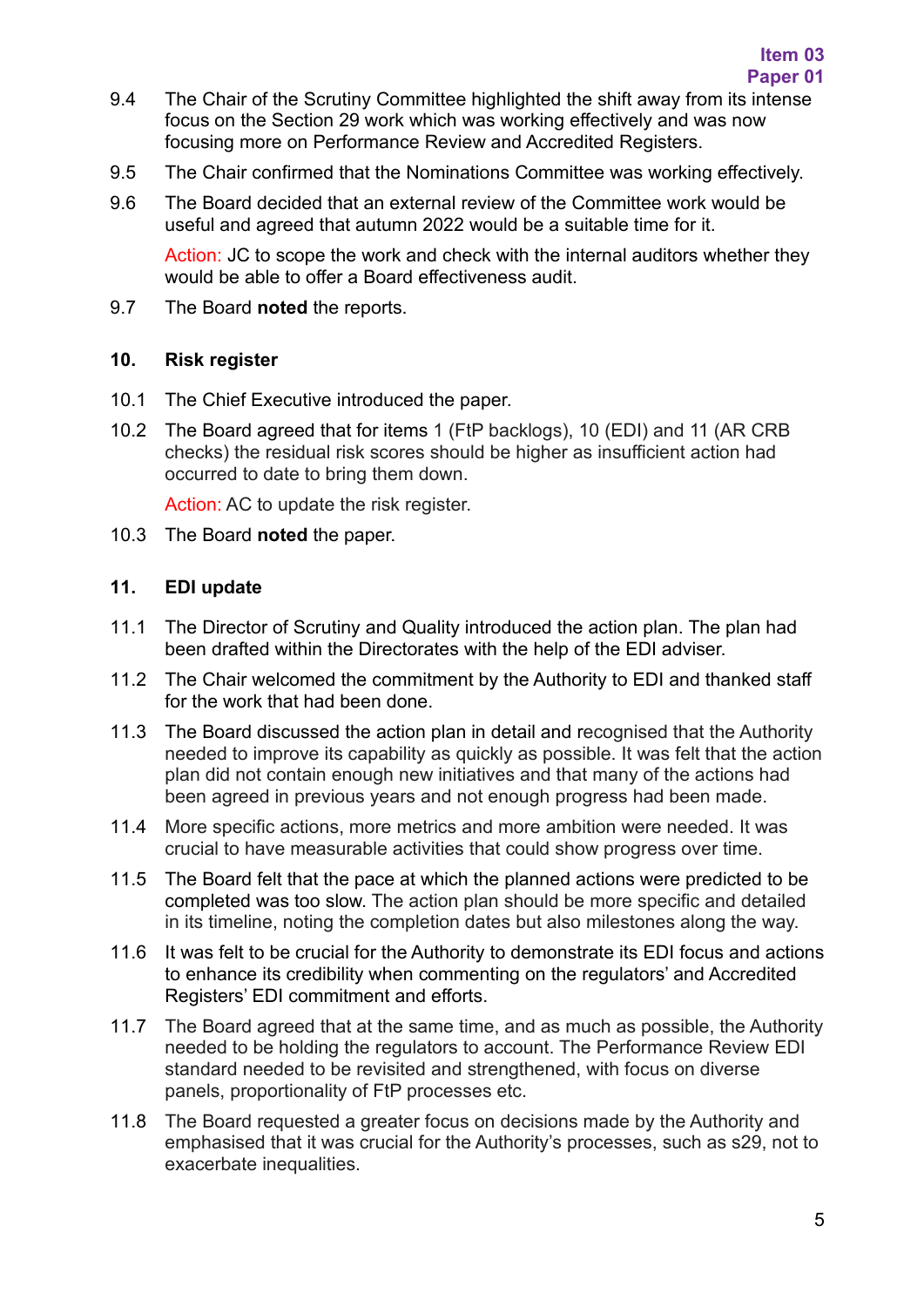- 11.9 The above points would need to be built into the upcoming strategic and business planning.
- 11.10 The Board suggested that improvements over the last twelve to eighteen months should be highlighted, and that routine activities that were already contributing to the EDI effort should be captured better. An update on the People Strategy would also be useful.
- 11.11 There was a suggestion for a clearer brief to the EDI group and a stronger lead from the Board for the direction the Authority should take in this area.

Action: JC to implement the gathering of staff and Board EDI data by the end of March.

Action: CC to mention the importance of this at the Corporate Day and afterwards follow this up with a letter, jointly with the EDI Group).

Action: AC to plan Q4 external review of the EDI action progress.

Action: MH to add EDI timeline to the May Board meeting agenda, and all future agendas for monitoring.

Action: MS to send an updated plan to the Board by early April; together with an update from JC on the People Strategy.

#### **12. Governance framework**

- 12.1 The Director of Corporate Services introduced the paper. A correction to the Terms of Reference for the Finance Committee: 'The Committee agrees the Board annual uplifts rather than the salary which is agreed by Nominations Committee.' The Board **approved** the change
- 12.2 It was requested that the review of the governance framework was brought in line with the Audit and Risk Committee workplan, as they reviewed it. The Board **approved** the change and the framework would now be reviewed in July.
- 12.3 The Board **noted** the framework.

#### **13. Devolved Administrations (DA) members' reports**

- 13.1 The Chair thanked the DA members for their comprehensive reports, highlighting the strong theme of the impact of the pandemic running through all of them.
- 13.2 MA and TF both acknowledged that the impact of the Covid-19 restrictions was still strongly felt in Scotland and Northern Ireland.
- 13.3 ML noted that there was still a lack of understanding of the role of the Authority amongst stakeholders and that it was important to tackle this to ensure that the Authority's work was as effective as possible.
- 13.4 TF highlighted the way that the Authority's comments on the case of Watt had brought awareness to the organisation's role.
- 13.5 TF also corrected the waiting list figure in his report to 354,000.

Action: AC to write a letter to the new NI permanent secretary at the Department of Health, Peter May. TF to supply contact details.

13.6 The Board **noted** the reports.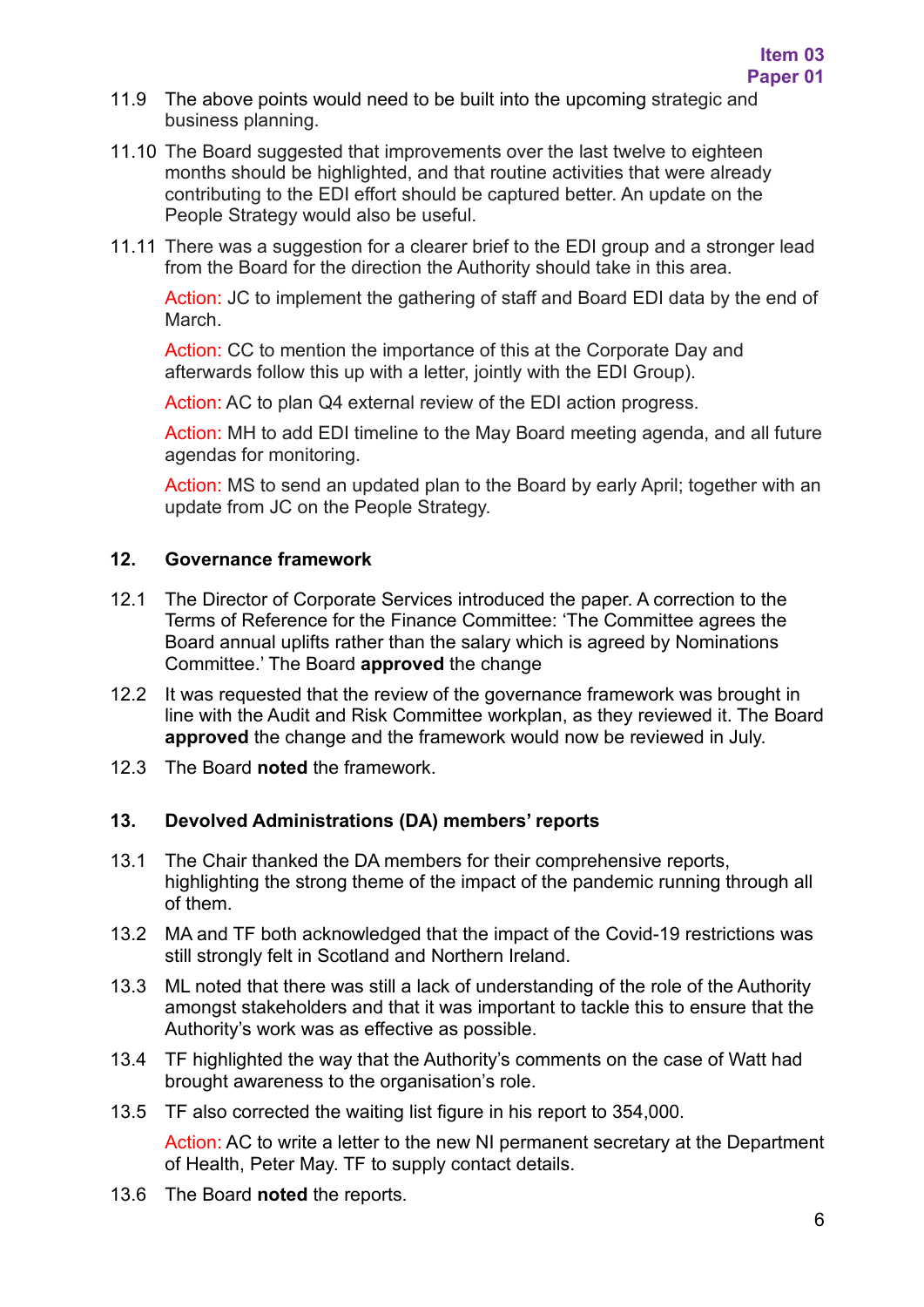# **14. State of Regulation Report and Event**

- 14.1 Daisy Blench presented the paper. All report sections had been completed and were being edited. The draft will be circulated to the Directors Group by the end of the week and to the Board next week.
- 14.2 The original date of the Parliamentary reception was now likely to coincide with the Queen's Speech and the team were exploring alternative dates with the All Party Parliamentary Health Group.

Action: Daisy Blench to update the Board on developments regarding the events' dates as soon as possible.

14.3 The Board commented on the efficient use of the project management tools for this project.

#### **15. Any other business**

15.1 There was no other business discussed.

#### **16. Questions from Members of the Public**

- 16.1 There were no questions from observers.
- 16.2 The Chair thanked the observers for their interest in the Authority.

#### **17. Private session of the Board**

17.1 The Board went into the private session of the meeting.

**Signed by Chair………………………………………………. Date………………………**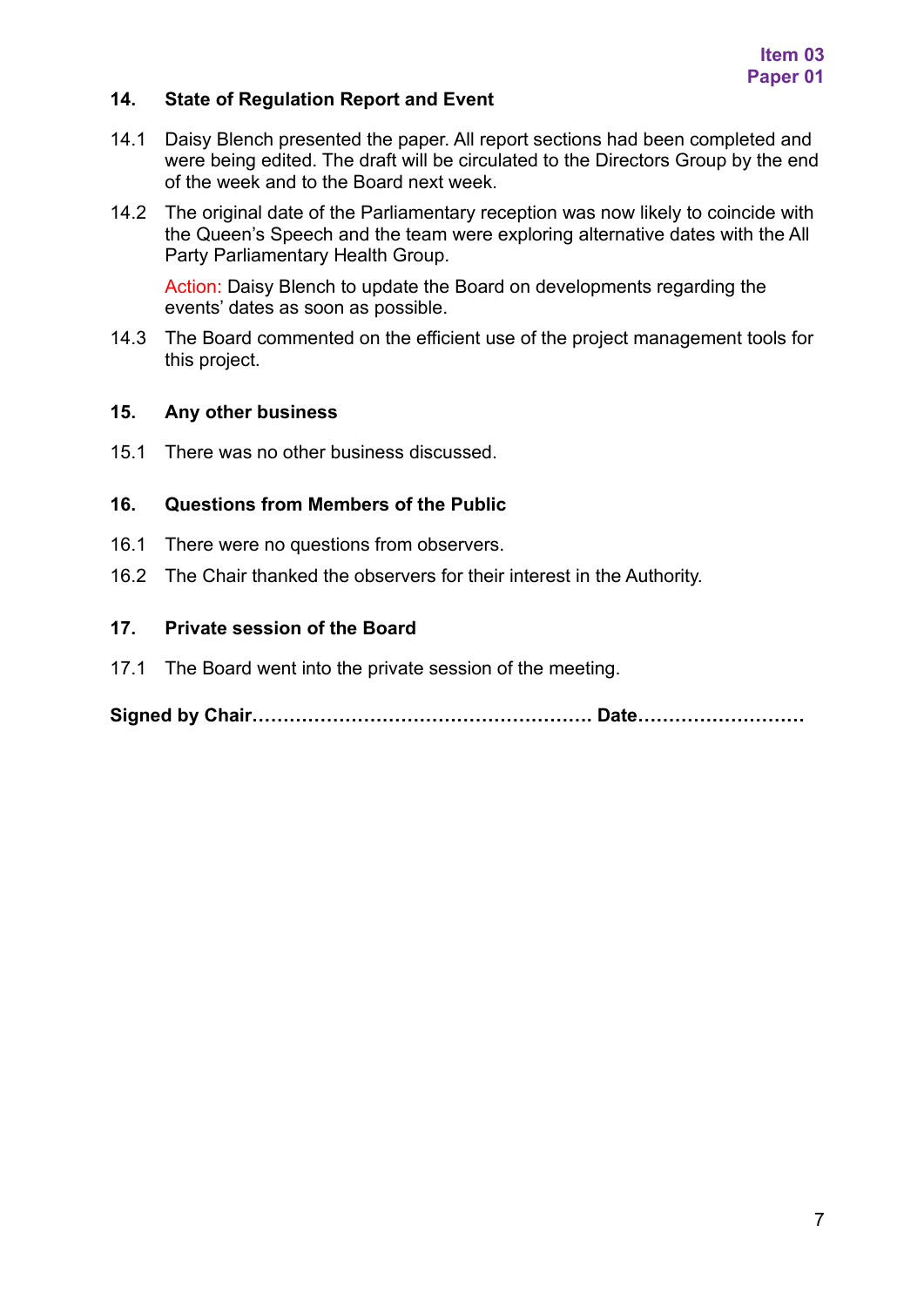# **Board meeting**

**Public minutes of the meeting 16 March 2022**





# In Progress Overdue Delayed Complete

| Mtg. Date       | <b>Item</b><br>No. | <b>Action point</b>                                                                                                                                                                                                          | <b>Owner</b> | <b>Date</b><br>required   | <b>Action progress</b>                        | <b>Status</b> |
|-----------------|--------------------|------------------------------------------------------------------------------------------------------------------------------------------------------------------------------------------------------------------------------|--------------|---------------------------|-----------------------------------------------|---------------|
| 19 January 2022 | 6.12               | Policy team to discuss Board workshop around<br>patient voice with the team.                                                                                                                                                 | CB           | Workshop in<br>April 2022 | Workshop is<br>being scheduled<br>for October |               |
| 16 March 2022   | 3.1                | Update the January public Board minutes.                                                                                                                                                                                     | MH           |                           |                                               |               |
| 16 March 2022   | 5.7                | Raise the diversity issue at the next PCF<br>meeting.                                                                                                                                                                        | CC           | <b>ASAP</b>               | <b>PCF</b> contacted<br>on 18 March 22        |               |
| 16 March 2022   | 6.4                | Confirm to the Board the number of research<br>proposals that were published publicly, and bring<br>a paper to the next Board on the research<br>procurement process and the rationale for<br>particular pieces of research. | CB           | May Board<br>meeting      |                                               |               |
| 16 March 2022   | 7.6                | Add an item to the next Scrutiny Committee<br>meeting agenda to discuss the FtP backlog issue<br>and make a suggestion for when the next update<br>should come to the Board.                                                 | <b>MS</b>    | 16 June                   | Planned for the<br>November<br>meeting.       |               |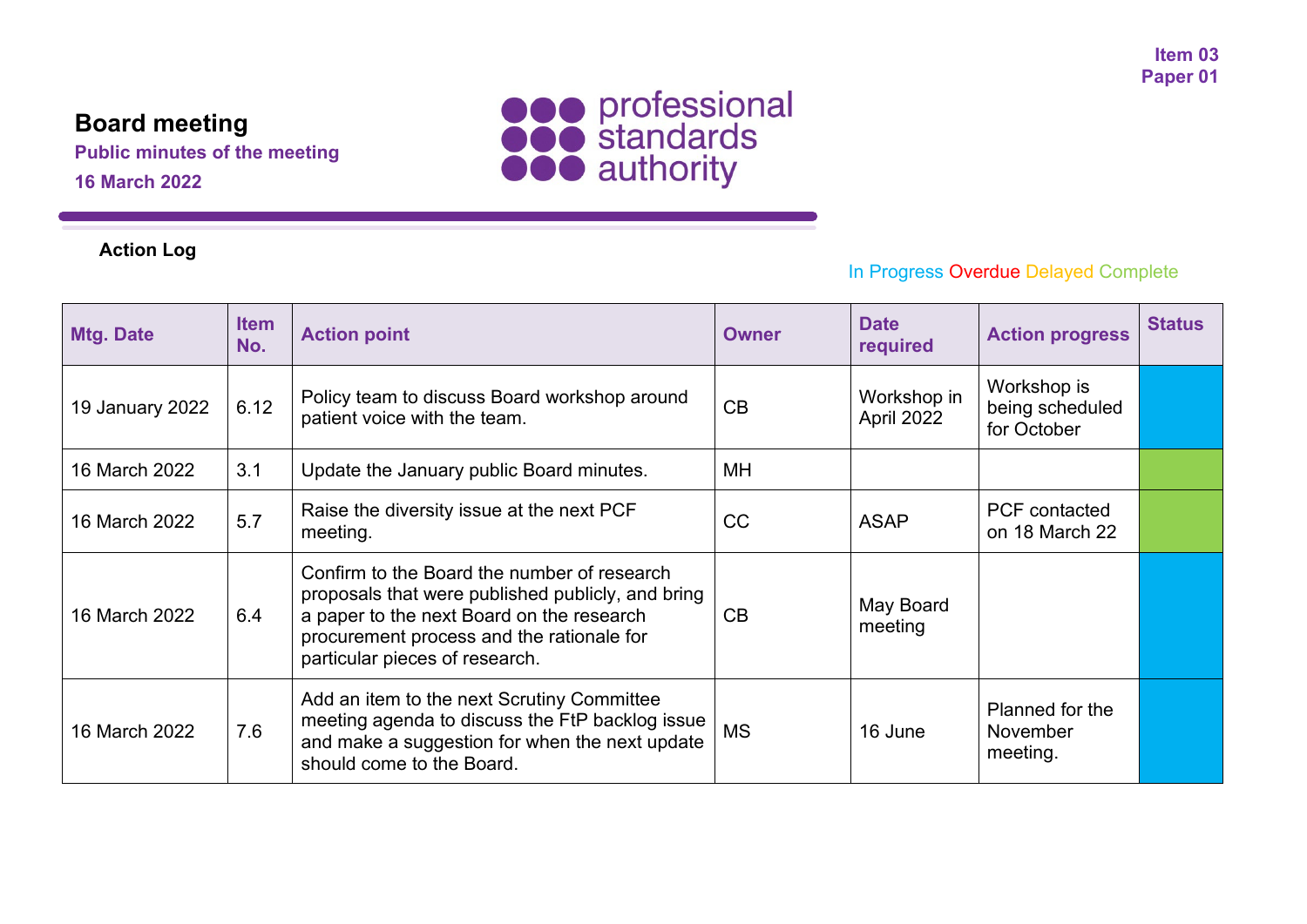| 16 March 2022 | 9.6   | Scope the Committee auditing work and check<br>with the internal auditors whether they would be<br>able to offer a Board effectiveness audit.    | JC        |              | Complete – an<br><b>ITT will be used</b><br>in July to<br>commission a<br><b>Board</b><br>effectiveness<br>review |  |
|---------------|-------|--------------------------------------------------------------------------------------------------------------------------------------------------|-----------|--------------|-------------------------------------------------------------------------------------------------------------------|--|
| 16 March 2022 | 10.2  | Update the risk register - Items 1 (FtP backlogs),<br>10 (EDI) and 11 (AR CRB checks).                                                           | <b>AC</b> |              | Complete                                                                                                          |  |
| 16 March 2022 | 11.11 | Implement the gathering of staff and Board EDI<br>data by the end of March.                                                                      | <b>JC</b> | End of March | Ongoing $-$<br>expected to<br>complete by 31<br>May                                                               |  |
| 16 March 2022 | 11.11 | Mention the importance of EDI data gathering at<br>the Corporate Day and afterwards follow this up<br>with a letter, jointly with the EDI Group. | <b>CC</b> | End of March | Complete                                                                                                          |  |
| 16 March 2022 | 11.11 | Plan Q4 external review of the EDI action<br>progress.                                                                                           | <b>AC</b> |              | Confirmed with<br>internal audit                                                                                  |  |
| 16 March 2022 | 11.11 | Add EDI timeline to the May Board meeting<br>agenda, and all future agendas for monitoring.                                                      | <b>MS</b> | 18 May       | Tracking<br>document<br>attached to EDI<br>paper.                                                                 |  |
| 16 March 2022 | 11.11 | Send an updated plan to the Board by early<br>April; together with an update from JC on the<br>People Strategy.                                  | MS/JC     |              | Complete                                                                                                          |  |